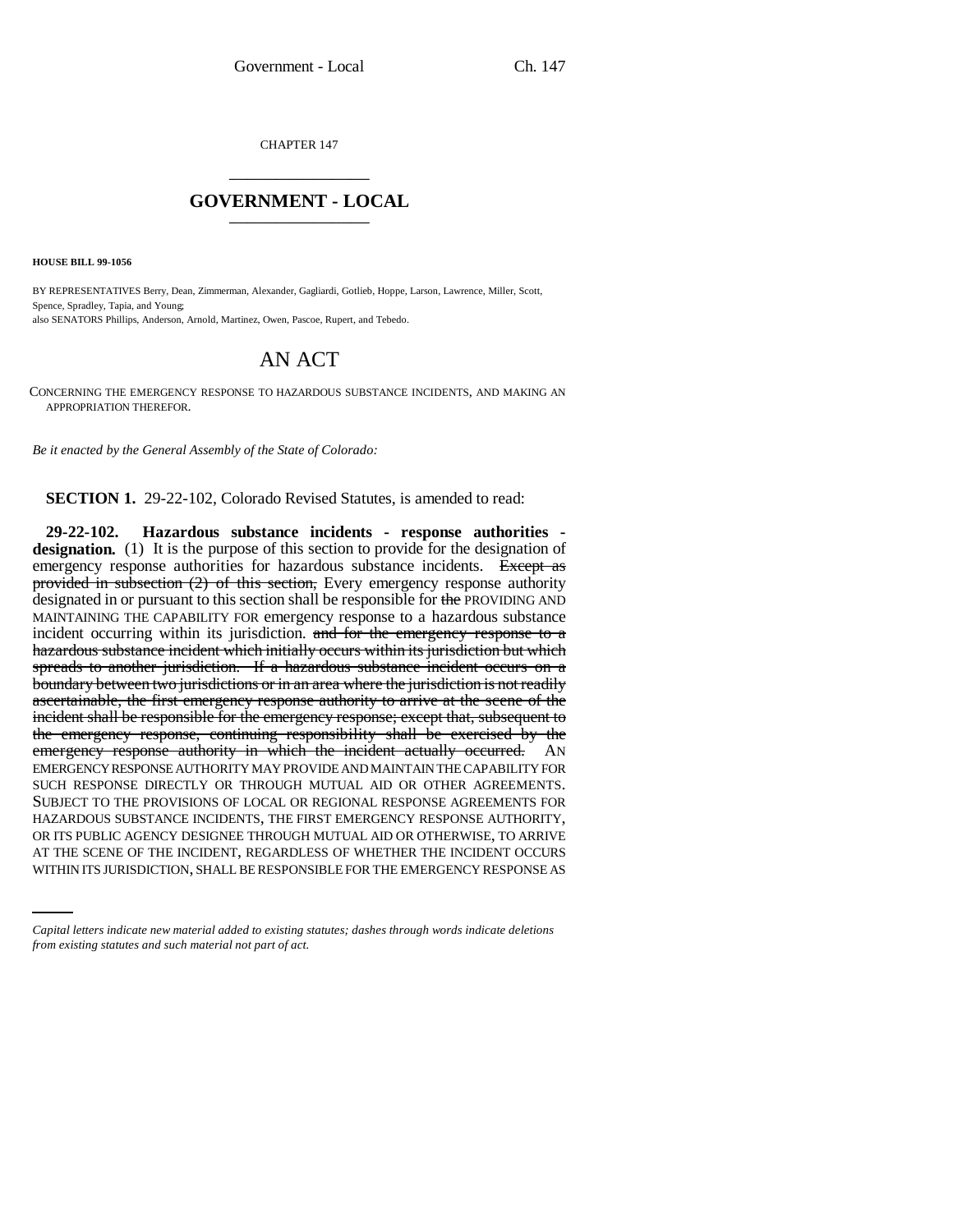## Ch. 147 Government - Local

INCIDENT COMMANDER UNTIL SUCH TIME AS THE EMERGENCY RESPONSE AUTHORITY THAT HAS JURISDICTION OVER THE INCIDENT SITE HAS ARRIVED, AFTER WHICH UNIFIED COMMAND SHALL BE FOLLOWED UNTIL THE EMERGENCY RESPONSE HAS CONCLUDED. As used in this section, "emergency response to a hazardous substance incident" means taking the initial emergency action necessary to minimize the effects of a hazardous substance incident.

(2) If a hazardous substance incident occurs on private property the owner or operator thereof may undertake the emergency response to such hazardous substance incident and shall notify and coordinate such AND IS OTHERWISE REPORTABLE TO ANY FEDERAL, STATE, OR LOCAL AGENCY, THE OWNER OF THE PROPERTY OR PERSON OR ENTITY OPERATING ON THE PROPERTY SHALL PROMPTLY REPORT THE INCIDENT TO AND COORDINATE A response with the appropriate emergency response authority designated in or pursuant to this section. If the owner or operator does not undertake such OR COORDINATE AN emergency response or if, in the judgment of the designated emergency response authority there exists an imminent danger to the public health and safety beyond such property, the designated emergency response authority shall be responsible for MAY UNDERTAKE the emergency response to such hazardous substance incident, as provided in this section. NOTHING IN THIS SUBSECTION (2) SHALL BE CONSTRUED TO PROHIBIT THE OWNER OF PRIVATE PROPERTY OR A PERSON OR ENTITY OPERATING ON SUCH PROPERTY FROM UNDERTAKING THE EMERGENCY RESPONSE TO A HAZARDOUS SUBSTANCE INCIDENT OCCURRING ON THE PROPERTY.

(3) (a) The governing body of every town, city, and city and county shall designate by ordinance or resolution an emergency response authority OR AUTHORITIES for hazardous substance incidents occurring within the corporate limits of such town, city, and city and county. UNLESS OTHERWISE DESIGNATED BY ORDINANCE OR RESOLUTION, THE FIRE AUTHORITY HAVING RESPONSIBILITY FOR THE CORPORATE LIMITS OF SUCH TOWN, CITY, OR CITY AND COUNTY SHALL BE THE DESIGNATED EMERGENCY RESPONSE AUTHORITY.

(b) The board of county commissioners of every county in the state shall designate by ORDINANCE OR resolution the emergency response authority OR AUTHORITIES for hazardous substance incidents occurring within the unincorporated area of the county. UNLESS OTHERWISE DESIGNATED BY ORDINANCE OR RESOLUTION, THE COUNTY SHERIFF HAVING RESPONSIBILITY FOR THE UNINCORPORATED AREA OF THE COUNTY SHALL BE THE DESIGNATED EMERGENCY RESPONSE AUTHORITY.

(c) If a hazardous substance incident occurs on any federal, state, or county highway located outside of municipal city limits, the Colorado state patrol shall be the emergency response authority for such hazardous substance incident for the purposes of this section. The Colorado state patrol may delegate such authority to the emergency response authority designated pursuant to paragraph (b) of this subsection (3) with the approval of the board of county commissioners.

(4) Each governing body identified in paragraphs (a) and (b) of subsection  $(3)$  of this section and the Colorado state patrol shall, as necessary, exercise continuing supervisory authority for the cleanup and removal of the hazardous substance involved in an incident.

(5) (a) FOR THE PURPOSES OF THIS SECTION, IF A HAZARDOUS SUBSTANCE INCIDENT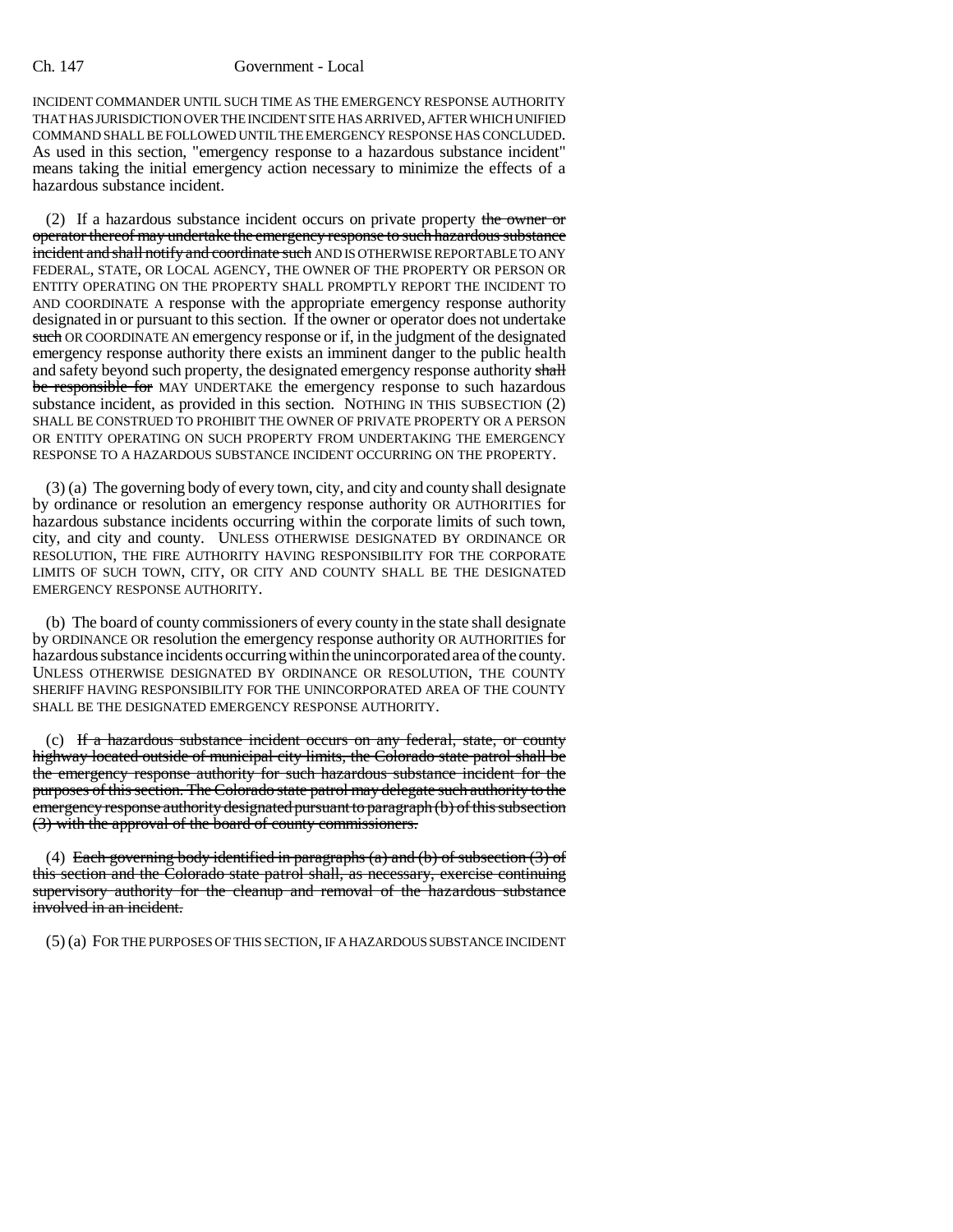OCCURS ON ANY FEDERAL, STATE, OR COUNTY HIGHWAY LOCATED OUTSIDE OF MUNICIPAL CITY LIMITS, THE COLORADO STATE PATROL SHALL BE THE EMERGENCY RESPONSE AUTHORITY FOR SUCH HAZARDOUS SUBSTANCE INCIDENT.

(b) THE COLORADO STATE PATROL MAY DELEGATE SUCH AUTHORITY TO THE EMERGENCY RESPONSE AUTHORITY DESIGNATED PURSUANT TO SUBSECTION (3) OF THIS SECTION OR TO ANY PUBLIC ENTITY CAPABLE OF PERFORMING THE EMERGENCY RESPONSE TO A HAZARDOUS SUBSTANCE INCIDENT UPON APPROVAL OF THE GOVERNING BODY OF THE ENTITY RECEIVING AUTHORITY UNDER SUCH DELEGATION.

(c) IN PERFORMING ITS DUTIES UNDER THIS SUBSECTION (5), THE COLORADO STATE PATROL SHALL, WHEN PRACTICABLE, LOCATE ITS EMERGENCY RESPONSE RESOURCES BASED UPON ITS ASSESSMENT OF THE HAZARDOUS SUBSTANCES EMERGENCY RESPONSE NEEDS OF THE DIFFERENT GEOGRAPHIC AREAS OF THE STATE.

(d) THE COLORADO STATE PATROL SHALL ACTIVELY COORDINATE ITS EMERGENCY RESPONSE CAPABILITIES AND PLANS WITH LOCAL EMERGENCY RESPONSE AGENCIES.

(6) EACH GOVERNING BODY IDENTIFIED IN SUBSECTION (3) OF THIS SECTION AND THE COLORADO STATE PATROL SHALL, AS NECESSARY, EXERCISE CONTINUING SUPERVISORY AUTHORITY IN CONSULTATION WITH OTHER FEDERAL, STATE, AND LOCAL AGENCIES HAVING REGULATORY JURISDICTION FOR THE CLEANUP AND REMOVAL OF THE HAZARDOUS SUBSTANCE INVOLVED IN AN INCIDENT.

**SECTION 2.** 29-22-103 (1), (2) (b), and (3), Colorado Revised Statutes, are amended to read:

**29-22-103. Emergency response authority may request assistance.** (1) Any emergency response authority which THAT, in its judgment, does not have the equipment, personnel, or expertise necessary to handle a particular hazardous substance incident for which it is responsible under section 29-22-102 may request the nearest available fire department or other public agency MAY MAKE A REQUEST TO ANY PUBLIC AGENCY OR PRIVATE ENTITY possessing such necessary equipment, personnel, or expertise to provide assistance to such emergency response authority.

 $(2)$  (b) The department of health PUBLIC SAFETY is hereby authorized to organize, by THROUGH mutual aid agreement OR OTHER AGREEMENTS, a state emergency response team AND REGIONAL EMERGENCY RESPONSE TEAMS. Such THE STATE team may consist of any federal, state, and local, OR PRIVATE entities which THAT have the appropriately trained personnel and the necessary equipment to respond on a statewide basis to a hazardous substance incident. THE REGIONAL TEAMS MAY CONSIST OF ANY FEDERAL, STATE, LOCAL, OR PRIVATE ENTITIES THAT HAVE THE APPROPRIATELY TRAINED PERSONNEL AND THE NECESSARY EQUIPMENT TO RESPOND ON A REGIONAL BASIS TO A HAZARDOUS SUBSTANCE INCIDENT AND TO ASSIST THE STATE TEAM IN RESPONDING ON A STATEWIDE BASIS TO A HAZARDOUS SUBSTANCE INCIDENT. The team STATE AND REGIONAL TEAMS shall be available to respond to hazardous substance incidents upon request made to the department of health PUBLIC SAFETY by an emergency response authority. The emergency response authority which THAT requests a response by the state emergency response team, A REGIONAL EMERGENCY RESPONSE TEAM, OR BOTH shall assure that the reasonable and documented costs of the team's OR TEAMS' response are included in any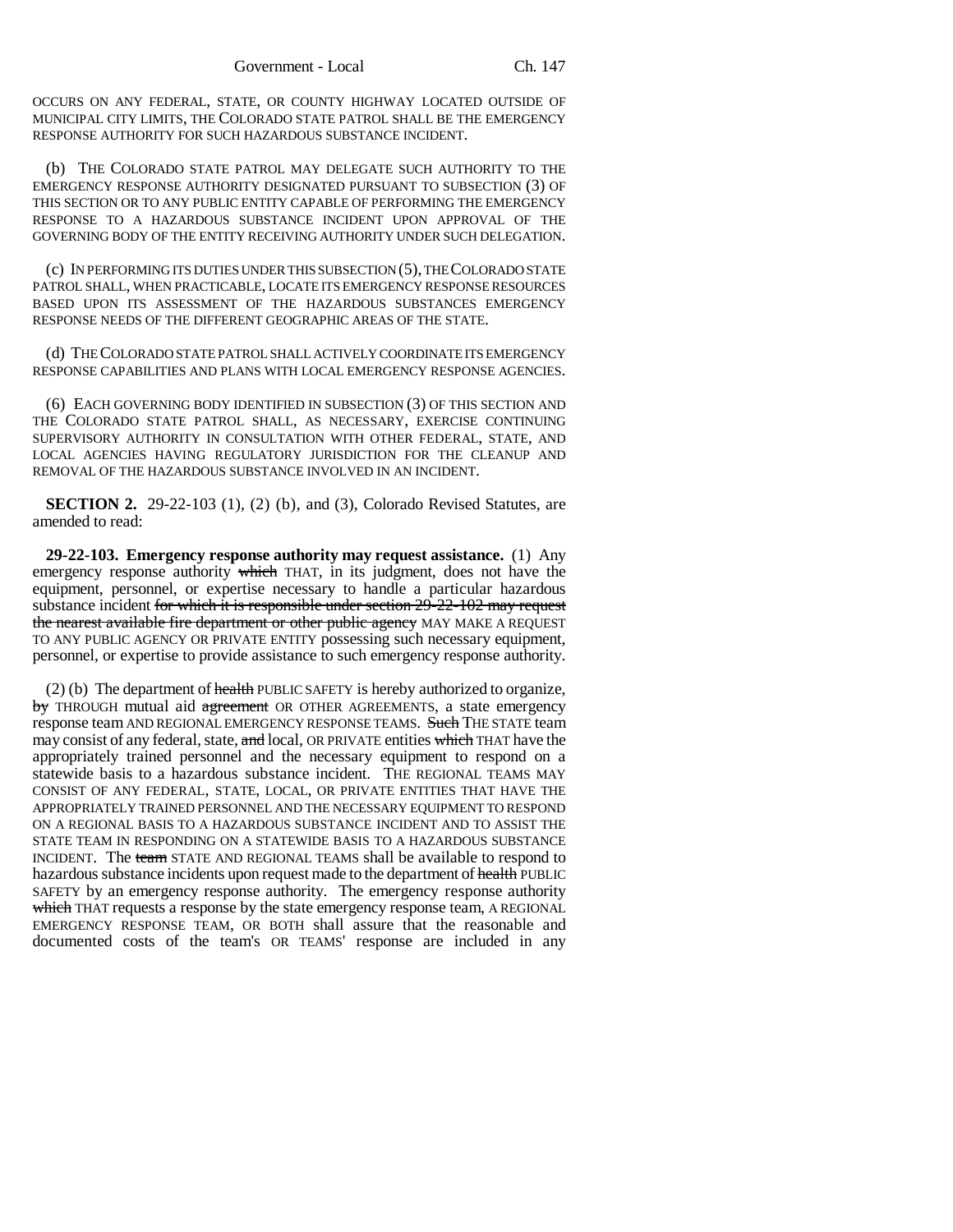reimbursement for costs sought in accordance with this article. The department of health EMERGENCY RESPONSE AUTHORITY shall distribute any such reimbursement which THAT is made to it on a pro rata basis to each entity which THAT made up the state emergency response team which OR TEAMS THAT responded to a hazardous substance incident.

(3) Mutual aid agreements are encouraged between emergency response authorities, the department of health, and counties for the purpose of utilizing equipment and expertise in order to safely handle hazardous substance incidents. ANY MUNICIPAL OR COUNTY GOVERNING BODY, ANY EMERGENCY RESPONSE AUTHORITY, ANY PRIVATE ENTITY, THE COLORADO STATE PATROL, OR THE DEPARTMENT OF PUBLIC SAFETY MAY ENTER INTO MUTUAL AID OR OTHER AGREEMENTS FOR THE PURPOSE OF ENHANCING THE RESPONSE TO HAZARDOUS SUBSTANCE INCIDENTS. SUCH AGREEMENTS MAY INCLUDE, BUT ARE NOT LIMITED TO, PROCEDURES FOR UTILIZING EQUIPMENT, PERSONNEL, AND TECHNICAL ASSISTANCE.

**SECTION 3.** 29-22-104, Colorado Revised Statutes, is amended BY THE ADDITION OF A NEW SUBSECTION to read:

**29-22-104. Right to claim reimbursement - temporary committee on reimbursement.** (5) (a) (I) NO LATER THAN JUNE 15, 1999, THE EXECUTIVE DIRECTOR OF THE DEPARTMENT OF PUBLIC SAFETY SHALL APPOINT A TEMPORARY COMMITTEE ON REIMBURSEMENT FOR THE COSTS OF HAZARDOUS SUBSTANCE INCIDENTS. THE EXECUTIVE DIRECTOR SHALL APPOINT AS COMMITTEE MEMBERS REPRESENTATIVES OF FACILITIES AND TRANSPORTATION COMPANIES THAT PRODUCE OR HANDLE HAZARDOUS SUBSTANCES, INSURANCE COMPANIES, FIRE DEPARTMENTS AND OTHER HAZARDOUS SUBSTANCE INCIDENT RESPONSE AGENCIES, MUNICIPAL AND COUNTY GOVERNMENTS, THE COLORADO STATE PATROL, THE DIVISION OF FIRE SAFETY, AND SUCH OTHER ENTITIES AS THE DIRECTOR DEEMS NECESSARY AND APPROPRIATE. THE DIRECTOR SHALL APPOINT EQUAL NUMBERS OF REPRESENTATIVES OF PRIVATE AND PUBLIC ENTITIES TO THE COMMITTEE.

(II) THE COMMITTEE SHALL HOLD ITS FIRST MEETING NO LATER THAN JULY 1,1999, AND SHALL ELECT A CHAIRPERSON AT THE FIRST MEETING. SUBSEQUENTLY, THE COMMITTEE SHALL MEET AT LEAST ONCE EACH MONTH UNTIL IT HAS MADE THE WRITTEN RECOMMENDATIONS REQUIRED BY SUBPARAGRAPH (I) OF PARAGRAPH (b) OF THIS SUBSECTION (5) AND MAY MEET AS OFTEN AS THE CHAIRPERSON DEEMS NECESSARY. MEMBERS OF THE COMMITTEE SHALL NOT RECEIVE COMPENSATION OF ANY KIND.

(b) (I) NO LATER THAN AUGUST 15, 1999, THE TEMPORARY COMMITTEE ON REIMBURSEMENT FOR THE COSTS OF HAZARDOUS SUBSTANCE INCIDENTS SHALL MAKE WRITTEN RECOMMENDATIONS TO THE EXECUTIVE DIRECTOR OF THE DEPARTMENT OF PUBLIC SAFETY REGARDING GUIDELINES FOR ADMINISTERING AND RESOLVING CLAIMS FOR REIMBURSEMENT MADE PURSUANT TO THIS SECTION AGAINST ANY PARTY OR PERSON RESPONSIBLE FOR A HAZARDOUS SUBSTANCE INCIDENT. SUCH RECOMMENDATIONS MAY INCLUDE RECOMMENDATIONS FOR PROPOSED LEGISLATION OR ADMINISTRATIVE RULES AND SHALL INCLUDE RECOMMENDATIONS FOR AN ADMINISTRATIVE PROCESS TO ENSURE PROMPT MEDIATION OF DISPUTES CONCERNING CLAIMS FOR REIMBURSEMENT MADE PURSUANT TO THIS SECTION BY ANY PUBLIC ENTITY AGAINST ANY PERSON OR PARTY RESPONSIBLE FOR A HAZARDOUS SUBSTANCE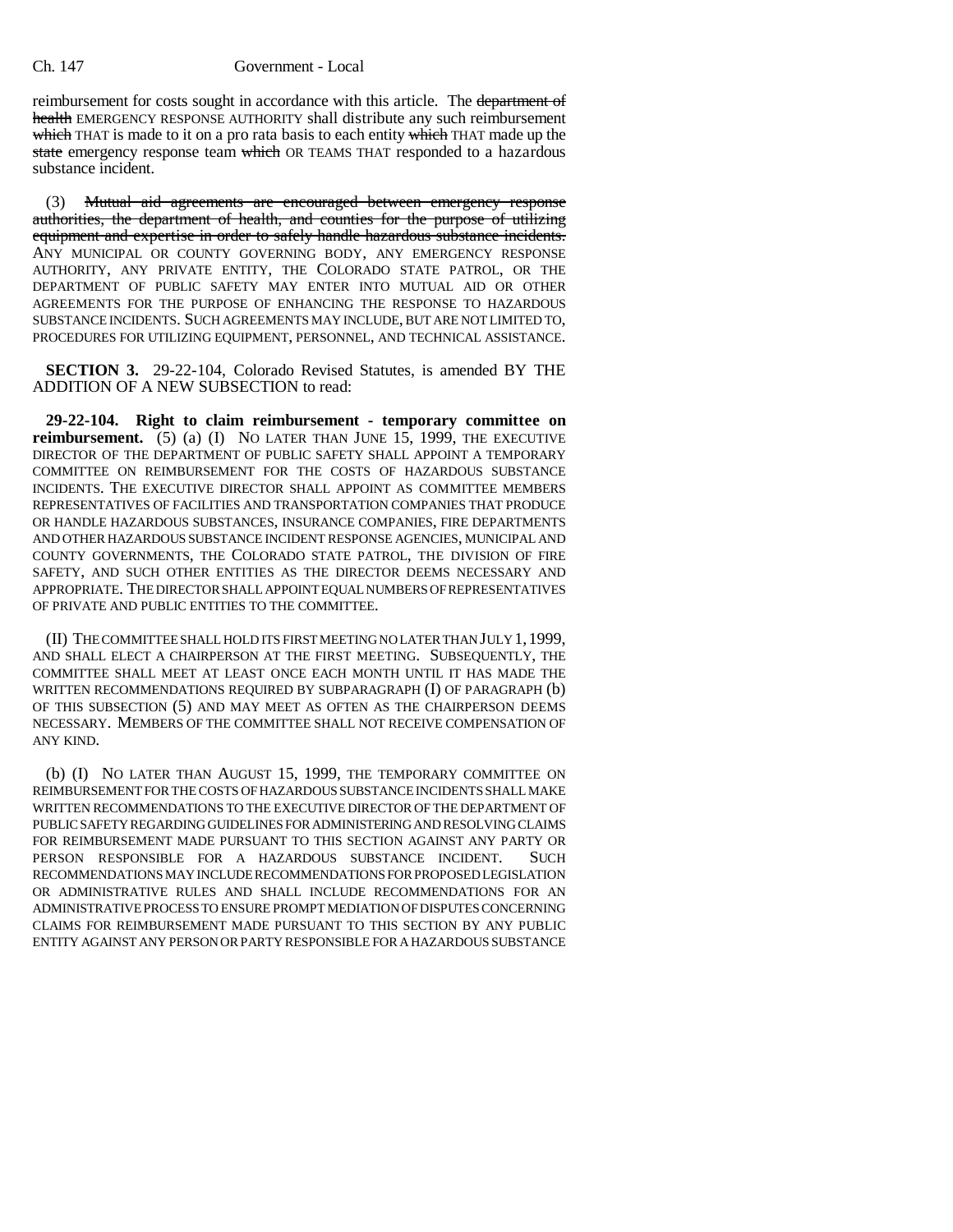INCIDENT. SUCH RECOMMENDATIONS SHALL BE DESIGNED TO PROVIDE PUBLIC ENTITIES AND PERSONS OR PARTIES RESPONSIBLE FOR HAZARDOUS SUBSTANCE INCIDENTS WITH THE OPPORTUNITY TO RESOLVE CLAIMS FOR REIMBURSEMENT THAT RESULT FROM HAZARDOUS SUBSTANCE INCIDENTS IN A TIMELY AND REASONABLE MANNER.

(II) NO RECOMMENDATION MADE BY THE TEMPORARY COMMITTEE ON REIMBURSEMENT FOR THE COSTS OF HAZARDOUS SUBSTANCE INCIDENTS SHALL BE IMPLEMENTED OR HAVE THE FORCE AND EFFECT OF LAW OR RULE, OR BE CONSIDERED BY ANY COURT OR ARBITER UNLESS SUCH RECOMMENDATION IS ENACTED INTO LAW OR ADOPTED BY ADMINISTRATIVE RULE IN ACCORDANCE WITH ARTICLE 4 OF TITLE 24, C.R.S.

(c) NO LATER THAN SEPTEMBER 1, 1999, UNLESS THE LEGISLATIVE AUDIT COMMITTEE SPECIFIES A LATER DATE, THE EXECUTIVE DIRECTOR OF THE DEPARTMENT OF PUBLIC SAFETY SHALL REPORT THE RECOMMENDATIONS OF THE TEMPORARY COMMITTEE ON REIMBURSEMENT FOR THE COSTS OF HAZARDOUS SUBSTANCE INCIDENTS TO THE LEGISLATIVE AUDIT COMMITTEE. THE REPORT SHALL INCLUDE ANY PROPOSED LEGISLATION RECOMMENDED TO THE EXECUTIVE DIRECTOR BY THE TEMPORARY COMMITTEE.

**SECTION 4.** 24-33.5-1203 (1) (i) and (1) (k), Colorado Revised Statutes, are amended to read:

**24-33.5-1203. Duties of the division.** (1) The division shall perform the following duties:

(i) Coordinate fire service education and training programs, HAZARDOUS MATERIALS RESPONDER TRAINING PROGRAMS, and firefighter and first responder certification programs, which shall be available statewide;

(k) Train and instruct firefighters and first responders in subjects relating to the fire service and to coordinate fire service-related education and training classes, programs, conferences, and seminars, AND TRAIN AND INSTRUCT, OR COORDINATE THE TRAINING OF, HAZARDOUS MATERIALS RESPONDERS;

**SECTION 5.** 25-1-107 (1) (y), Colorado Revised Statutes, is amended to read:

**25-1-107. Powers and duties of the department - repeal.** (1) The department has, in addition to all other powers and duties imposed upon it by law, the following powers and duties:

(y) To compile and maintain current information necessary to enable the department to answer any inquiry concerning the proper action to take to counteract, eliminate, or minimize the public health hazards of a hazardous substance incident involving any specific kind of hazardous substance. and to compile and maintain information on the emergency response capabilities of public and private agencies throughout the state to enable the department to answer any inquiry concerning the nearest agencies available to contribute equipment and personnel to counteract any particular hazardous substance incident, and to compile and maintain information on the proper local, state, and federal entities which should receive information or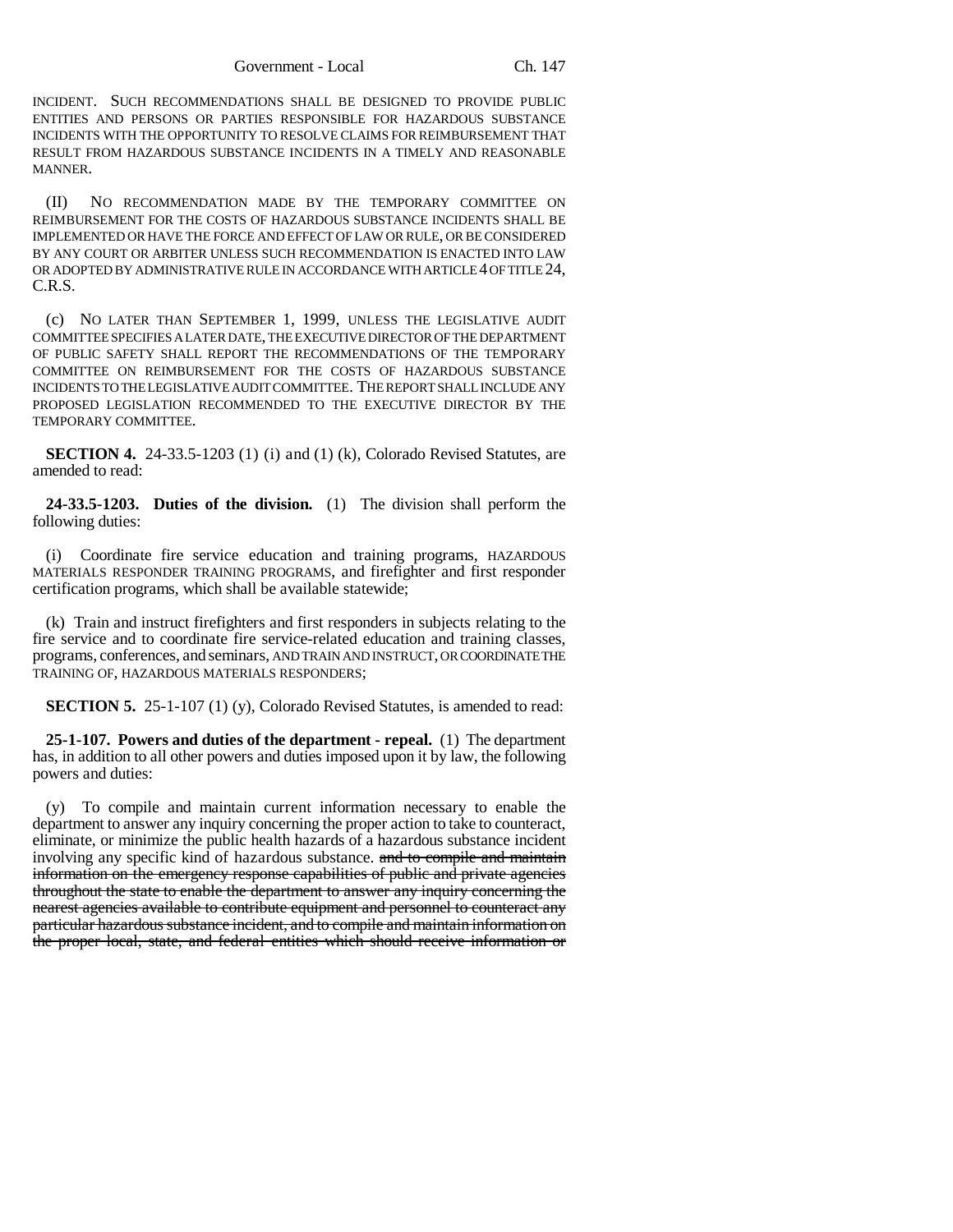notification of any hazardous substance incident. TO MAKE SUCH INFORMATION AVAILABLE AND TO FACILITATE THE REPORTING OF HAZARDOUS SUBSTANCE INCIDENTS, the department shall establish, MAINTAIN, and publicize  $\pi$  AN ENVIRONMENTAL EMERGENCY telephone service to make such information THAT SHALL BE available to the public twenty-four hours each day. and shall specifically notify each emergency response authority designated in or pursuant to section 29-22-102, C.R.S., as responsible for the emergency response to a hazardous substance incident of such service. With respect to the powers and duties specified in this paragraph (y), the department shall have no rule-making authority and shall avail itself of all available private resources. As used in this paragraph (y), the terms "hazardous substance" and "hazardous substance incident" shall have the meanings ascribed to them in section 29-22-101, C.R.S. THE DEPARTMENT SHALL COORDINATE ITS ACTIVITIES PURSUANT TO THIS SECTION WITH THE COLORADO STATE PATROL.

**SECTION 6.** Article 22 of title 29, Colorado Revised Statutes, is amended BY THE ADDITION OF A NEW SECTION to read:

**29-22-110. Colorado state patrol to provide information.** THE COLORADO STATE PATROL SHALL COMPILE AND MAINTAIN INFORMATION ON THE EMERGENCY RESPONSE CAPABILITIES OF PUBLIC AND PRIVATE AGENCIES THROUGHOUT THE STATE TO ENABLE THE STATE PATROL TO ANSWER ANY INQUIRY CONCERNING THE NEAREST AGENCIES OR ENTITIES AVAILABLE TO CONTRIBUTE EQUIPMENT AND PERSONNEL TO AID IN THE EMERGENCY RESPONSE TO ANY HAZARDOUS SUBSTANCE INCIDENT. THE STATE PATROL SHALL ALSO COMPILE AND MAINTAIN INFORMATION REGARDING WHICH LOCAL, STATE, OR FEDERAL AGENCIES OR ENTITIES SHOULD BE NOTIFIED OF ANY HAZARDOUS SUBSTANCE INCIDENT. THE STATE PATROL SHALL ESTABLISH, MAINTAIN, AND PUBLICIZE A TELEPHONE SERVICE TO MAKE SUCH INFORMATION AVAILABLE TO THE PUBLIC TWENTY-FOUR HOURS EACH DAY AND SHALL NOTIFY EACH EMERGENCY RESPONSE AUTHORITY DESIGNATED IN OR PURSUANT TO SECTION 29-22-102 AS RESPONSIBLE FOR THE EMERGENCY RESPONSE TO A HAZARDOUS SUBSTANCE INCIDENT OF SUCH SERVICE. WITH RESPECT TO THE POWERS AND DUTIES SPECIFIED IN THIS SECTION, THE STATE PATROL SHALL HAVE NO RULE-MAKING AUTHORITY AND SHALL AVAIL ITSELF OF ALL AVAILABLE PRIVATE RESOURCES. THE STATE PATROL SHALL COORDINATE ITS ACTIVITIES PURSUANT TO THIS SECTION WITH THE DEPARTMENT OF PUBLIC HEALTH AND ENVIRONMENT AND THE DEPARTMENT OF LOCAL AFFAIRS.

**SECTION 7. Repeal.** 24-1-128.6 (2) (g), Colorado Revised Statutes, is repealed as follows:

**24-1-128.6. Department of public safety - creation.** (2) The department of public safety shall consist of the following divisions:

 $(g)$  The Colorado safety institute, the head of which shall be the director of the Colorado safety institute. The Colorado safety institute and the office of the director thereof, created by part 13 of article 33.5 of this title, shall exercise their powers and perform their duties and functions as if the same were transferred by a **type 2** transfer to the department of public safety.

**SECTION 8. Repeal.** 24-33.5-103 (2) (g), Colorado Revised Statutes, is repealed as follows: